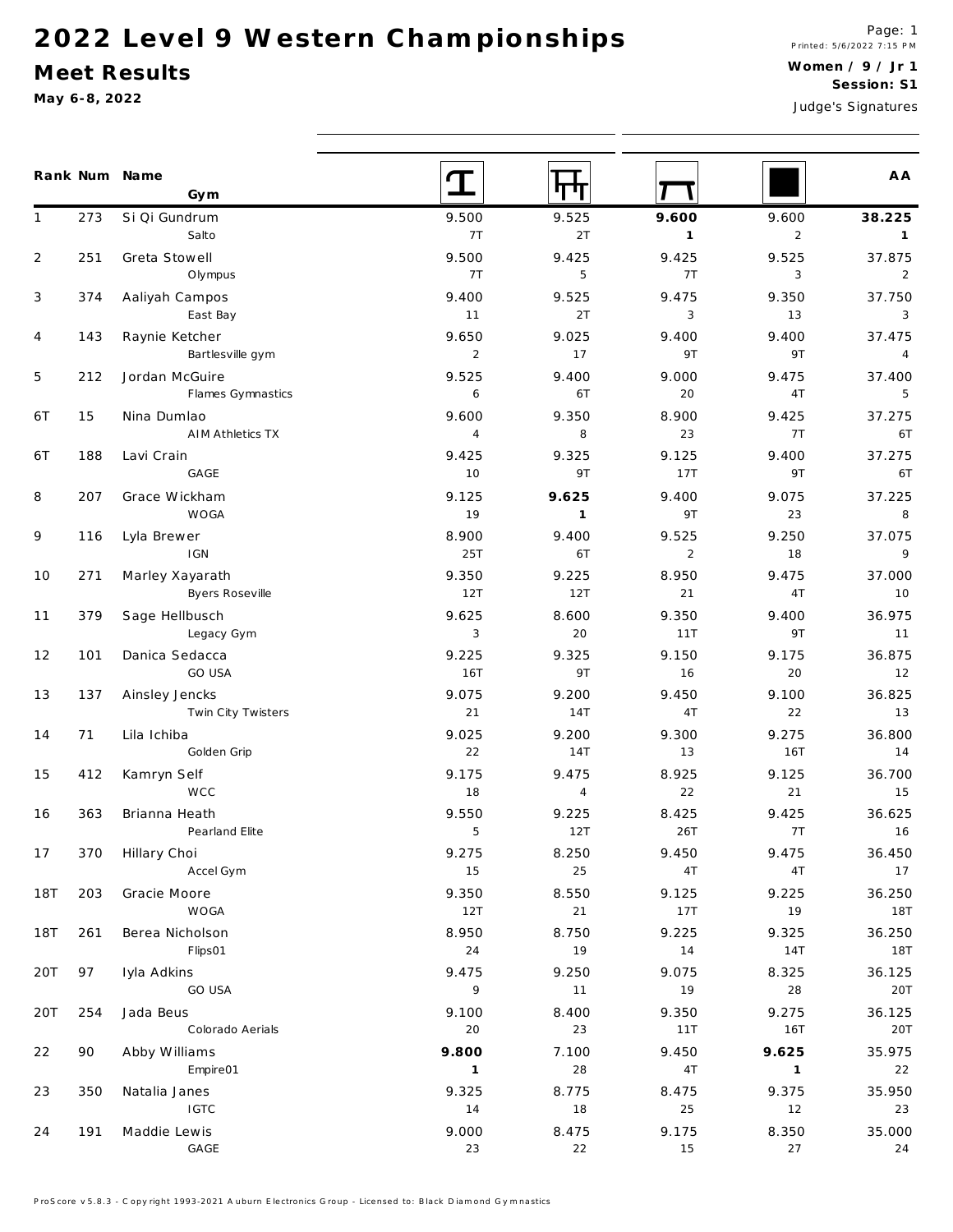#### Meet Results

May 6-8, 2022

|    |     | Rank Num Name<br>Gym |       |       |       |       | A A    |
|----|-----|----------------------|-------|-------|-------|-------|--------|
| 25 | 433 | Anna Blake           | 9.225 | 8.325 | 8.425 | 8.975 | 34.950 |
|    |     | Zenith West          | 16T   | 24    | 26T   | 24    | 25     |
| 26 | 114 | Kelsey Andrews       | 8.500 | 8.000 | 9.425 | 8.850 | 34.775 |
|    |     | IGN.                 | 28    | 26    | 7T    | 25    | 26     |
| 27 | 171 | Nora Crowser         | 8.675 | 9.100 | 7.975 | 8.600 | 34.350 |
|    |     | Roots                | 27    | 16    | 28    | 26    | 27     |
| 28 | 115 | Brynley Applegate    | 8.900 | 7.200 | 8.850 | 9.325 | 34.275 |
|    |     | <b>IGN</b>           | 25T   | 27    | 24    | 14T   | 28     |

ProScore v 5.8.3 - C opyright 1993-2021 A uburn Electronics Group - Licensed to: Black Diamond Gymnastics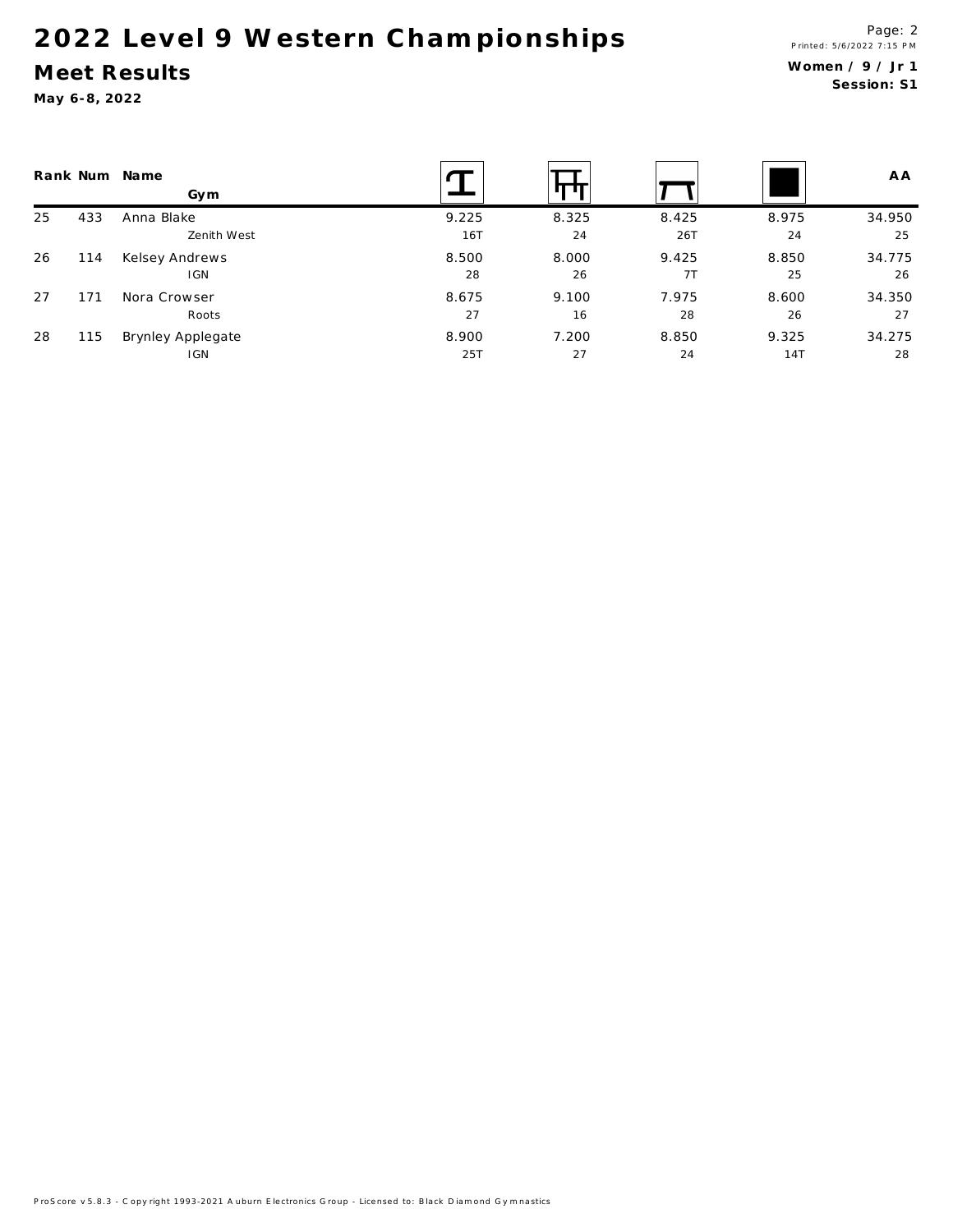## Meet Results

|              |     | Rank Num Name<br>Gym  |                | पाप            |                |                | A A            |
|--------------|-----|-----------------------|----------------|----------------|----------------|----------------|----------------|
| $\mathbf{1}$ | 107 | Mylah Mayfield        | 9.625          | 9.425          | 9.400          | 9.800          | 38.250         |
|              |     | Metroplex Gymnastics  | 3              | 5              | 6T             | $\mathbf{1}$   | $\overline{1}$ |
| 2            | 204 | Alexandria Ocasio     | 9.650          | 9.200          | 9.550          | 9.425          | 37.825         |
|              |     | WOGA                  | $\overline{2}$ | 10T            | $\overline{2}$ | 7T             | $\overline{2}$ |
| 3            | 306 | Ireland Tung          | 9.350          | 9.500          | 9.475          | 9.275          | 37.600         |
|              |     | South Coast           | 11             | $\overline{4}$ | 3T             | 12T            | 3              |
| 4            | 201 | Anuka Gomboluudev     | 9.675          | 8.775          | 9.475          | 9.500          | 37.425         |
|              |     | WOGA                  | $\mathbf{1}$   | 17             | 3T             | 3T             | $\overline{4}$ |
| 5            | 242 | Ava Jen               | 9.175          | 9.000          | 9.600          | 9.500          | 37.275         |
|              |     | AZ Sunrays            | 19             | 15             | $\mathbf{1}$   | 3T             | 5              |
| 6T           | 231 | Cailin Dewell         | 9.200          | 9.275          | 9.425          | 9.300          | 37.200         |
|              |     | San Mateo Gymnastics  | 17T            | 8T             | 5              | 11             | 6T             |
| 6 T          | 106 | Arden Kershaw         | 9.225          | 9.350          | 9.400          | 9.225          | 37.200         |
|              |     | Metroplex Gymnastics  | 16             | $\overline{7}$ | 6T             | 15T            | 6T             |
| 8            | 223 | Allie Elcock          | 9.450          | 9.525          | 8.750          | 9.450          | 37.175         |
|              |     | Gold Cup Gym          | $\overline{7}$ | 2T             | 20             | 6              | 8              |
| 9            | 109 | Nina Niebuhr          | 9.375          | 9.200          | 9.325          | 9.250          | 37.150         |
|              |     | Metroplex Gymnastics  | 9T             | <b>10T</b>     | 8              | 14             | 9              |
| 10T          | 294 | Sarah Neumayer        | 9.550          | 9.400          | 8.925          | 9.225          | 37.100         |
|              |     | Bronco Elite          | 4T             | 6              | 15             | <b>15T</b>     | <b>10T</b>     |
| 10T          | 200 | Leah Gerwing          | 9.400          | 9.525          | 8.825          | 9.350          | 37.100         |
|              |     | WOGA                  | 8              | 2T             | 18             | 10             | 10T            |
| 12           | 33  | Taylor Noble          | 9.200          | 9.275          | 9.300          | 9.200          | 36.975         |
|              |     | Bold                  | 17T            | 8T             | 9T             | 18             | 12             |
| 13           | 399 | Tylee Price           | 9.550          | 8.900          | 9.225          | 9.225          | 36.900         |
|              |     | Coastal Gymnastics    | 4T             | 16             | 11             | <b>15T</b>     | 13             |
| 14           | 199 | Jordyn Daniels        | 9.550          | 8.750          | 8.775          | 9.425          | 36.500         |
|              |     | WOGA                  | 4T             | 18             | 19             | 7T             | 14             |
| 15           | 247 | Cora Burke            | 8.800          | 9.150<br>12T   | 8.900<br>16T   | 9.550          | 36.400<br>15   |
|              |     | Olympus               | 26             |                |                | $\overline{2}$ |                |
| 16           | 409 | Paislee Bell<br>WCC   | 9.325<br>12T   | 8.100<br>22    | 9.150<br>12T   | 9.425<br>7T    | 36.000<br>16   |
|              |     |                       |                |                |                |                |                |
| 17           | 32  | Avery Mitton<br>Bold  | 9.325<br>12T   | 8.500<br>20    | 8.550<br>21    | 9.500<br>3T    | 35.875<br>17   |
|              |     |                       | 9.375          | 9.600          |                |                | 35.600         |
| 18           | 36  | Kiari Sparks<br>Danik | 9T             | $\overline{1}$ | 8.300<br>23T   | 8.325<br>28    | 18             |
|              |     | Gigi Navarro          |                |                |                |                |                |
| 19           | 375 | Dream Xtreme Gymnast  | 8.925<br>23    | 8.700<br>19    | 8.900<br>16T   | 8.975<br>21    | 35.500<br>19   |
| 20           | 39  | Audrina Alvarez       | 9.050          | 7.900          | 9.125          | 9.050          | 35.125         |
|              |     | SOGA                  | 21             | 23             | 14             | 20             | 20             |
| 21           | 312 | Kira Wayfer           | 8.900          | 9.150          | 8.100          | 8.925          | 35.075         |
|              |     | <b>HITS</b>           | 24T            | 12T            | 25             | 23             | 21             |
| 22           | 326 | Olivia Reeves         | 9.300          | 8.350          | 7.950          | 9.175          | 34.775         |
|              |     | Mercury               | 14             | 21             | 26             | 19             | 22             |
| 23           | 355 | Drew Eddy             | 8.900          | 9.100          | 7.700          | 8.950          | 34.650         |
|              |     | The Klub Gymnastics   | 24T            | 14             | 28             | 22             | 23             |
| 24           | 189 | Bayli Guenther        | 9.150          | 7.200          | 9.150          | 8.900          | 34.400         |
|              |     | GAGE                  | 20             | 26T            | 12T            | 24             | 24             |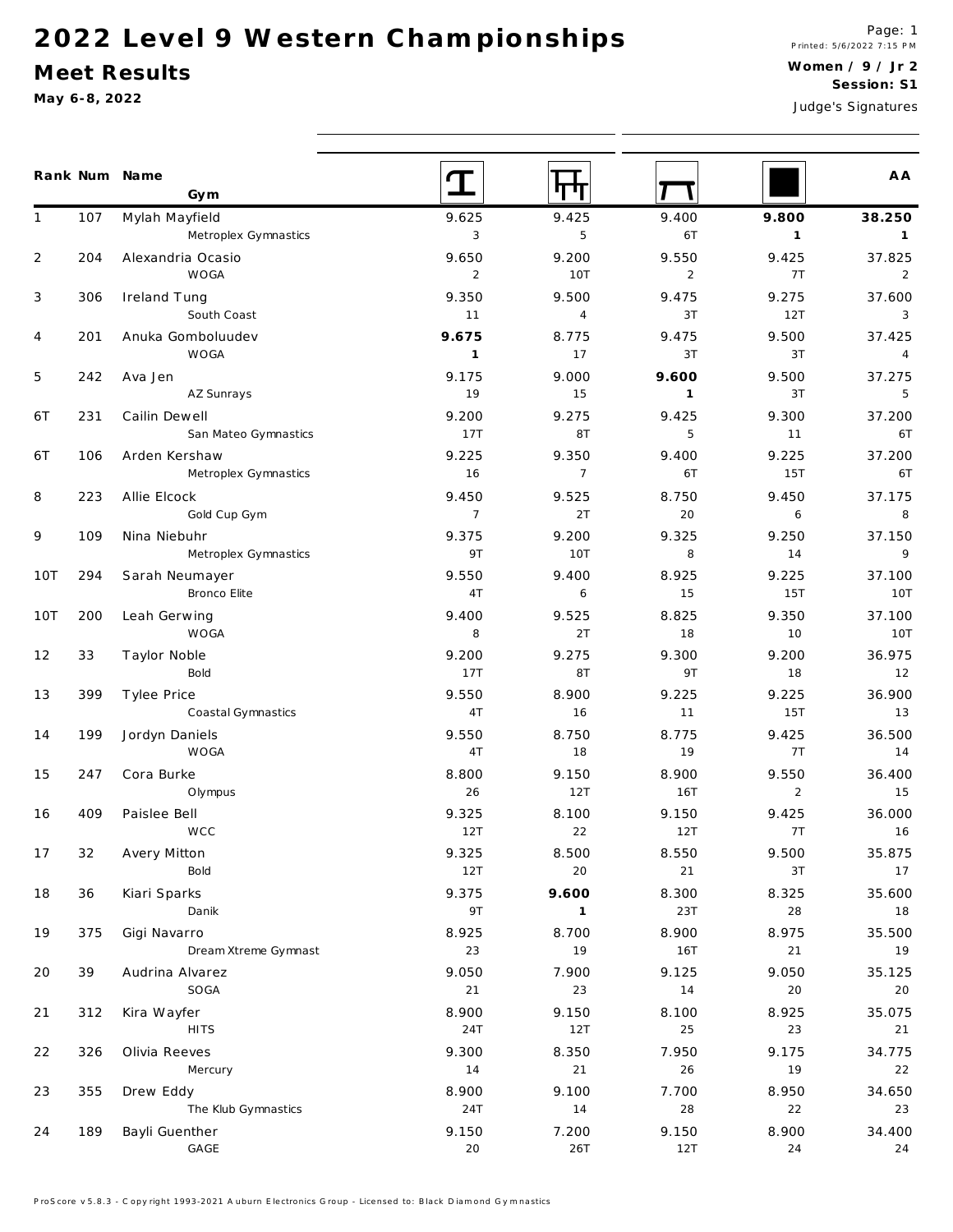#### Meet Results

|    |     | Rank Num Name<br>Gym |       |       |       |       | A A    |
|----|-----|----------------------|-------|-------|-------|-------|--------|
| 25 | 99  | Jaynee Knight        | 9.250 | 6.150 | 9.300 | 9.275 | 33.975 |
|    |     | <b>GO USA</b>        | 15    | 28    | 9T    | 12T   | 25     |
| 26 | 192 | Avery Shinn          | 9.000 | 7.475 | 8.300 | 8.625 | 33.400 |
|    |     | GAGE                 | 22    | 25    | 23T   | 26    | 26     |
| 27 | 190 | Makenzie Kim         | 8.475 | 7.575 | 8.450 | 8.500 | 33.000 |
|    |     | GAGE                 | 27    | 24    | 22    | 27    | 27     |
| 28 | 94  | Kylie Hampton        | 0.000 | 7.200 | 7.850 | 8.750 | 23.800 |
|    |     | CAPITAL CEDAR PARK   | 28    | 26T   | 27    | 25    | 28     |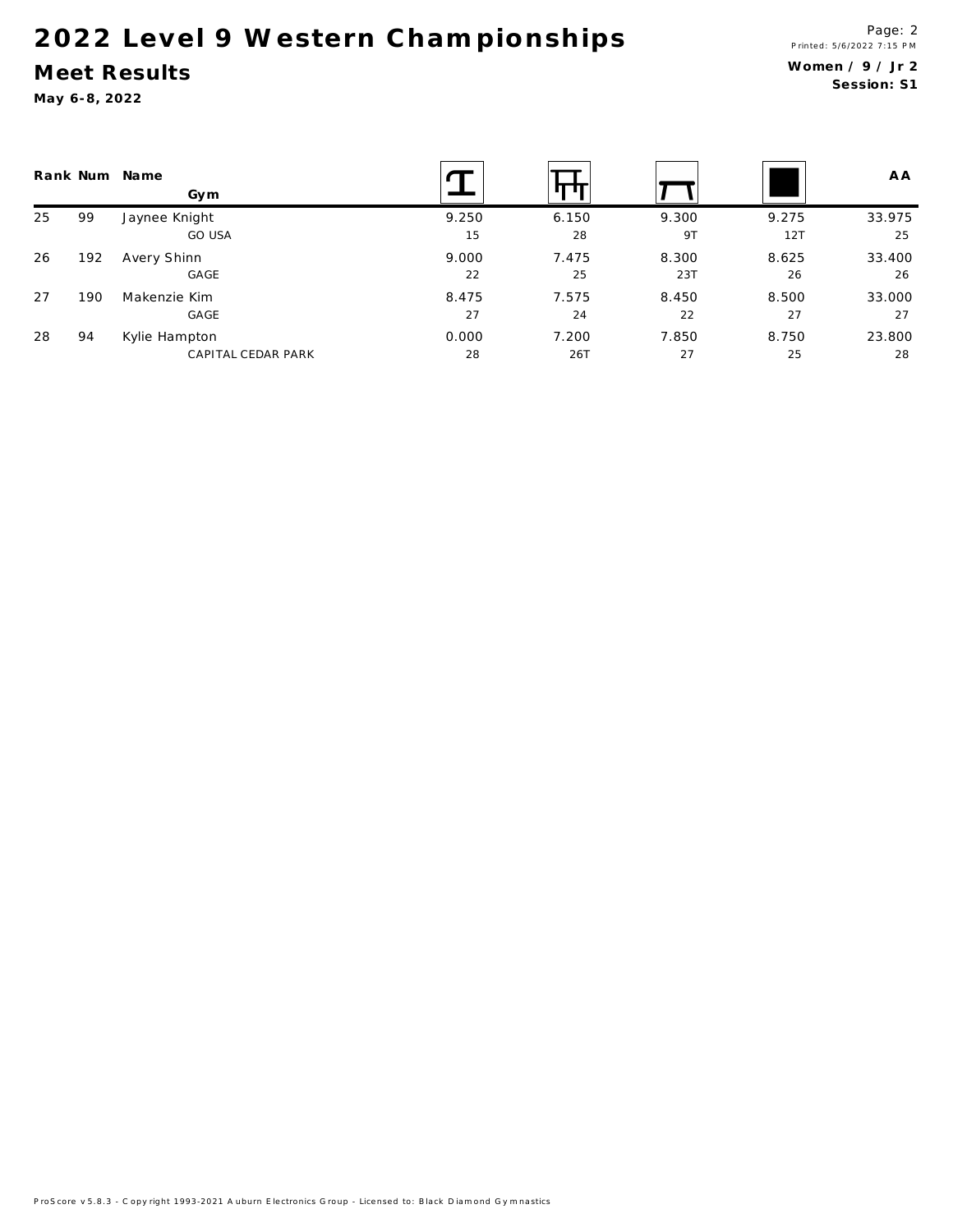## Meet Results

May 6-8, 2022

Page: 1 Printed: 5/6/2022 8:59 PM Women / 9 / Jr 3 Session: S2 Judge's Signatures

|                |     | Rank Num Name<br>Gym                         |                         |                     |                         |                | A A            |
|----------------|-----|----------------------------------------------|-------------------------|---------------------|-------------------------|----------------|----------------|
| 1T             | 227 | Kennedy Emerling                             | 9.725                   | 9.525               | 9.225                   | 9.650          | 38.125         |
|                |     | Desert Lights                                | 2T                      | 3T                  | 6                       | $\mathbf{1}$   | 1T             |
| 1T             | 219 | Remi Fusilero                                | 9.550                   | 9.500               | 9.450                   | 9.625          | 38.125         |
|                |     | Twisters01                                   | 9T                      | $\overline{5}$      | $\mathbf{1}$            | $\overline{2}$ | 1T             |
| 3              | 428 | Mary Ellie Flack<br>H-Town Elite             | 9.700<br>$\overline{4}$ | 9.450<br>9          | 9.325<br>$\overline{4}$ | 9.425<br>8     | 37.900<br>3    |
| 4              | 195 | Liv Wright                                   | 9.775                   | 9.350               | 9.375                   | 9.275          | 37.775         |
|                |     | Dynamo                                       | $\mathbf{1}$            | 14                  | 2T                      | 13T            | 4              |
| 5              | 47  | Sarai Geering                                | 9.550                   | 9.525               | 9.375                   | 9.250          | 37.700         |
|                |     | Pinnacle Gym                                 | 9T                      | 3T                  | 2T                      | 17T            | 5              |
| 6              | 344 | Lauren Supnet                                | 9.725                   | 9.175               | 9.250                   | 9.500          | 37.650         |
|                |     | Metropolitan                                 | 2T                      | 16T                 | 5                       | $\overline{4}$ | 6              |
| $\overline{7}$ | 198 | Camila Betancourt                            | 9.600                   | 9.400               | 9.200                   | 9.400          | 37.600         |
|                |     | WOGA                                         | $\overline{7}$          | <b>10T</b>          | $\overline{7}$          | 9T             | $\overline{7}$ |
| 8              | 324 | Analyn Wulff                                 | 9.650                   | 9.300               | 9.000                   | 9.450          | 37.400         |
|                |     | Ascend                                       | 6                       | 15                  | 12T                     | 6T             | 8              |
| 9              | 146 | Elora Embleton                               | 9.200                   | 9.175               | 9.150                   | 9.300          | 36.825         |
|                |     | $O \, GC$                                    | <b>15T</b>              | <b>16T</b>          | 8                       | 12             | 9              |
| 10             | 259 | Kylie Flannigan                              | 9.250                   | 9.400               | 8.675                   | 9.475          | 36.800         |
|                |     | Flips01                                      | 14                      | <b>10T</b>          | 17T                     | 5              | 10             |
| 11             | 287 | Marissa Bewley                               | 9.575                   | 9.475               | 8.750                   | 8.900          | 36.700         |
|                |     | <b>NGC</b>                                   | 8                       | 6T                  | 16                      | 23             | 11             |
| 12             | 325 | Braylee Phillips                             | 9.150                   | 9.150               | 9.050                   | 9.275          | 36.625         |
|                |     | Mercury                                      | 19T                     | 18                  | 9                       | 13T            | 12             |
| 13             | 176 | Nadja Burkholder                             | 9.500                   | 8.825               | 8.775                   | 9.275          | 36.375         |
|                |     | Wings gym                                    | 11T                     | 23T                 | 15                      | 13T            | 13             |
| 14             | 270 | Myah Murchison<br><b>Byers Roseville</b>     | 9.200<br>15T            | 9.475<br>6T         | 9.025<br><b>10T</b>     | 8.650<br>25    | 36.350<br>14   |
|                |     |                                              |                         |                     |                         |                |                |
| 15             | 269 | Kennedy Deslaurier<br><b>Byers Roseville</b> | 9.150<br>19T            | 9.400<br><b>10T</b> | 8.600<br>19             | 9.175<br>19    | 36.325<br>15   |
| 16             | 170 | Adalee Harriss                               | 9.175                   | 9.475               | 8.150                   | 9.450          | 36.250         |
|                |     | Texas East                                   | 18                      | 6T                  | 24                      | 6T             | 16             |
| 17             | 18  | Ava McCullough                               | 8.925                   | 9.600               | 8.275                   | 9.400          | 36.200         |
|                |     | <b>AIM Athletics TX</b>                      | 25                      | $\mathbf{1}$        | 22T                     | 9T             | 17             |
| 18             | 268 | Amanda Deslaurier                            | 9.050                   | 8.850               | 9.000                   | 9.250          | 36.150         |
|                |     | <b>Byers Roseville</b>                       | 22                      | 21T                 | 12T                     | 17T            | 18             |
| 19             | 391 | Brylee Haws                                  | 9.025                   | 9.575               | 7.850                   | 9.525          | 35.975         |
|                |     | AZ Dreams                                    | 23T                     | $\overline{2}$      | 26T                     | 3              | 19             |
| 20             | 81  | Makahla McGlon                               | 9.675                   | 8.825               | 8.675                   | 8.525          | 35.700         |
|                |     | Emerald City                                 | 5                       | 23T                 | 17T                     | 26             | 20             |
| 21             | 135 | Lindsey Hurley                               | 9.500                   | 8.175               | 8.575                   | 9.275          | 35.525         |
|                |     | TAGSEP                                       | 11T                     | 27                  | $20\,$                  | 13T            | 21             |
| 22T            | 427 | Josie Fowler                                 | 9.375                   | 8.500               | 8.325                   | 9.025          | 35.225         |
|                |     | Pride Gym                                    | 13                      | $26\,$              | 21                      | 21T            | 22T            |
| 22T            | 162 | Reese Jones                                  | 9.100                   | 8.925               | 7.850                   | 9.350          | 35.225         |
|                |     | <b>NET</b>                                   | 21                      | $20$                | 26T                     | 11             | 22T            |
| 24             | 298 | Jaida Swenson                                | 9.025                   | 8.850               | 8.125                   | 9.100          | 35.100         |
|                |     | Classic01                                    | 23T                     | 21T                 | 25                      | 20             | 24             |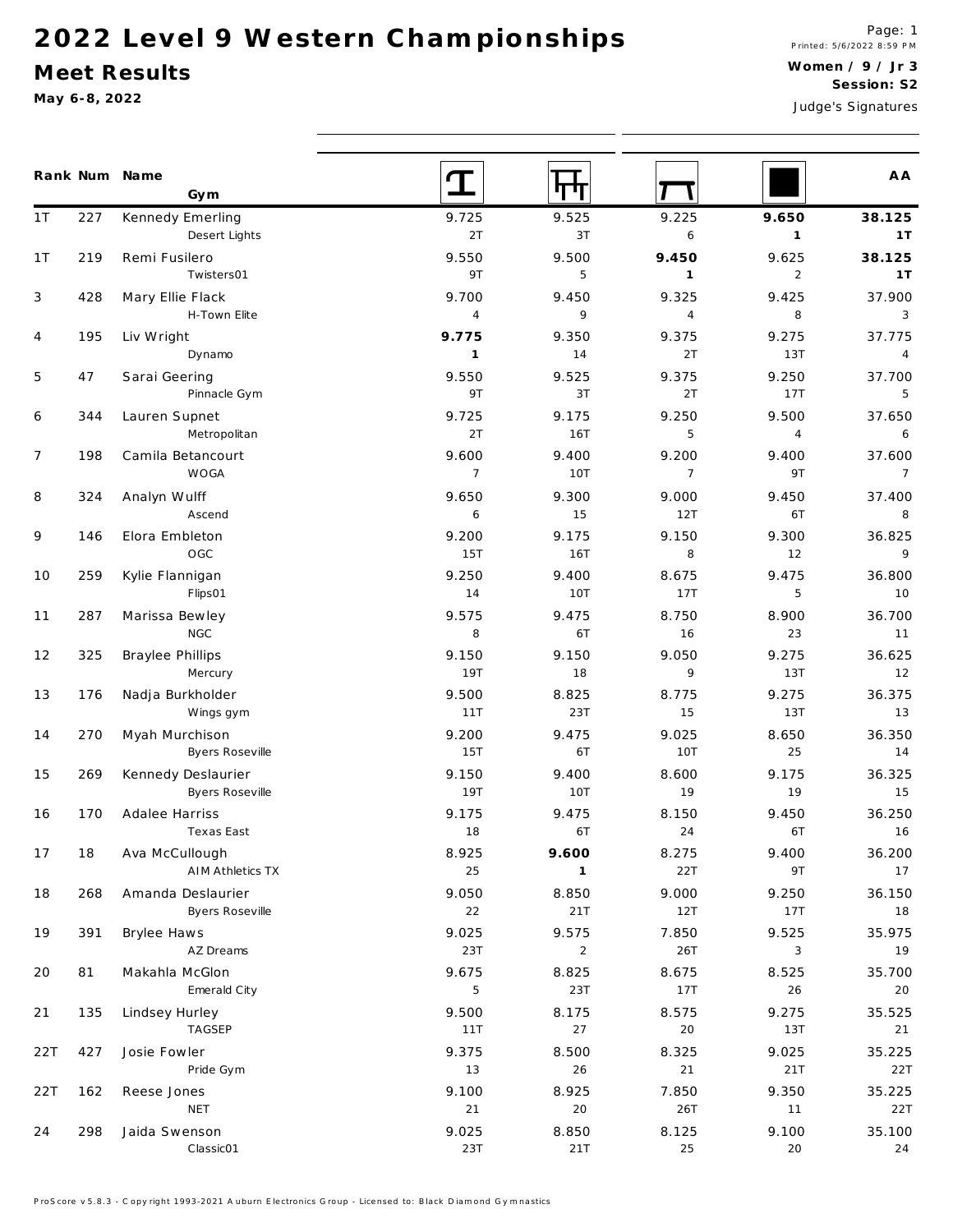#### Meet Results

|    | Rank Num | Name<br>Gym   |       |       |       |       | A A    |
|----|----------|---------------|-------|-------|-------|-------|--------|
| 25 | 187      | Cruz Brim     | 8.825 | 8.050 | 9.025 | 9.025 | 34.925 |
|    |          | GAGE          | 26    | 28    | 10T   | 21T   | 25     |
| 26 | 31       | Tess Hokanson | 8.250 | 9.375 | 8.900 | 8.250 | 34.775 |
|    |          | Bold          | 28    | 13    | 14    | 27    | 26     |
| 27 | 280      | Ava Wiegand   | 9.200 | 8.975 | 7.700 | 8.825 | 34.700 |
|    |          | ОC            | 15T   | 19    | 28    | 24    | 27     |
| 28 | 179      | Brianna Ellis | 8.700 | 8.675 | 8.275 | 7.900 | 33.550 |
|    |          | Wings gym     | 27    | 25    | 22T   | 28    | 28     |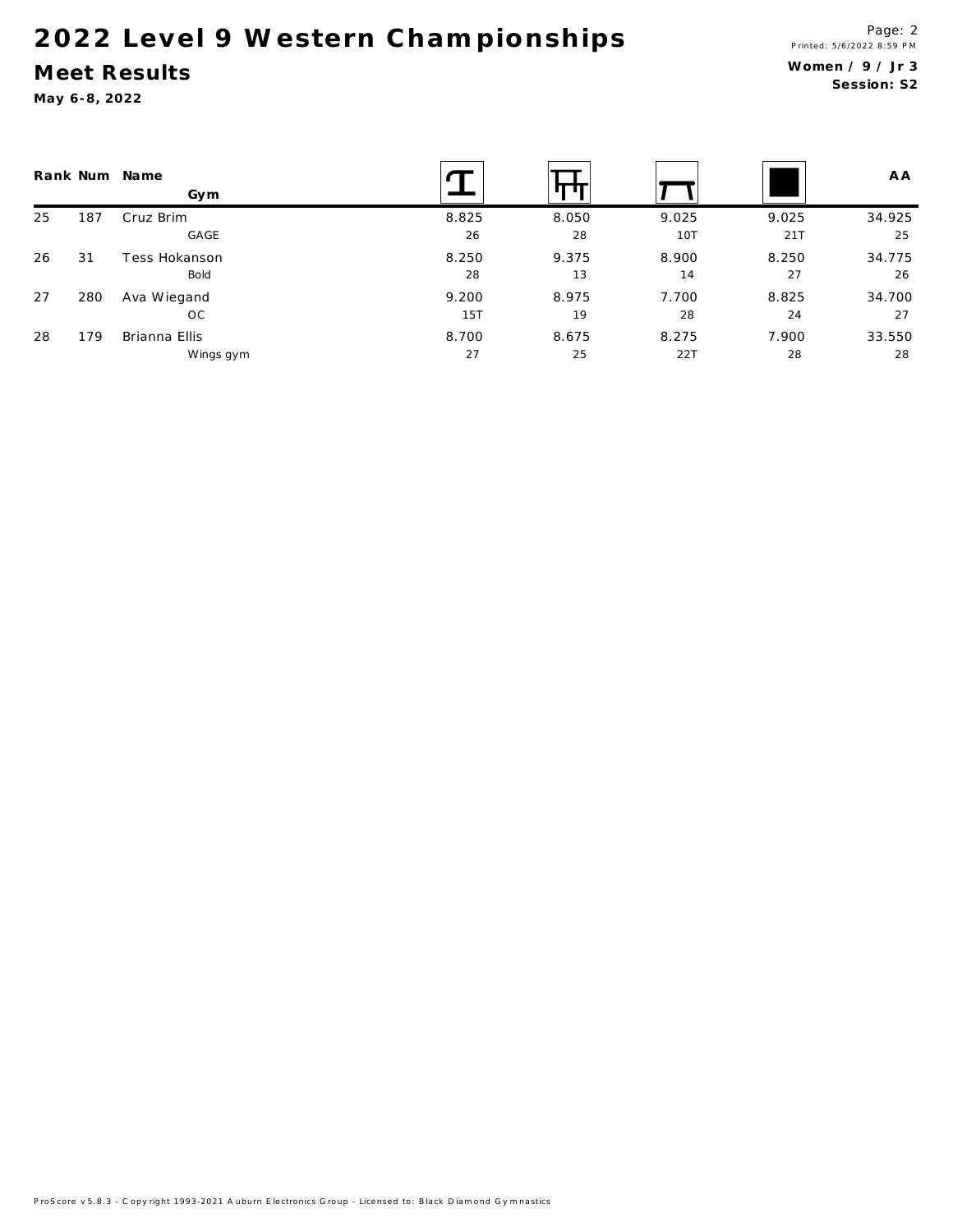### Meet Results

|                |     | Rank Num Name<br>Gym                     |                         | पग           |                 |                         | A A            |
|----------------|-----|------------------------------------------|-------------------------|--------------|-----------------|-------------------------|----------------|
| $\mathbf{1}$   | 258 | Josie Lynch                              | 9.725                   | 9.600        | 9.625           | 9.450                   | 38.400         |
|                |     | Gym East                                 | $\mathbf{3}$            | 1T           | $\overline{2}$  | 12                      | $\overline{1}$ |
| $\overline{2}$ | 432 | Camryn Shepard                           | 9.625                   | 9.475        | 9.500           | 9.550                   | 38.150         |
|                |     | MAVERICKS GYM                            | 5T                      | 6T           | $\mathbf{3}$    | 7T                      | $\overline{2}$ |
| 3              | 46  | Lucy Stephenson                          | 9.775                   | 9.525        | 9.150           | 9.625                   | 38.075         |
|                |     | Texas Best                               | $\mathbf{1}$            | 3T           | <b>10T</b>      | 3                       | 3              |
| 4              | 140 | Aubrie Pearson                           | 9.200                   | 9.600        | 9.450           | 9.475                   | 37.725         |
|                |     | Twin City Twisters                       | 24                      | 1T           | $\overline{4}$  | 11                      | $\overline{4}$ |
| 5              | 378 | Morgan Hellbusch                         | 9.750<br>$\overline{2}$ | 9.275<br>12  | 9.150<br>10T    | 9.425<br>13T            | 37.600<br>5    |
|                |     | Legacy Gym                               |                         |              |                 |                         |                |
| 6              | 17  | Emree Hofseth<br><b>AIM Athletics TX</b> | 9.650<br>$\overline{4}$ | 9.475<br>6T  | 8.775<br>19T    | 9.600<br>4T             | 37.500<br>6    |
| $\overline{7}$ | 209 | Ashlyn Tejeda                            | 9.525                   | 8.775        | 9.675           | 9.500                   | 37.475         |
|                |     | Sokol Elite                              | 13T                     | 21           | $\mathbf{1}$    | 9T                      | $\overline{7}$ |
| 8              | 89  | Stella McCrillis                         | 9.400                   | 8.975        | 9.175           | 9.725                   | 37.275         |
|                |     | Empire01                                 | 17T                     | 17T          | 9               | $\mathbf{1}$            | 8              |
| 9              | 138 | Grace Johnson                            | 9.175                   | 9.525        | 9.050           | 9.400                   | 37.150         |
|                |     | Twin City Twisters                       | <b>25T</b>              | 3T           | 13T             | 16                      | $\overline{9}$ |
| 10             | 328 | Matayia Hixson                           | 9.400                   | 8.575        | 9.400           | 9.600                   | 36.975         |
|                |     | Chow's                                   | 17T                     | 25T          | 5               | 4T                      | 10             |
| 11             | 55  | Mariah Green                             | 9.625                   | 8.575        | 9.300           | 9.375                   | 36.875         |
|                |     | AOGC                                     | 5T                      | <b>25T</b>   | 8               | 17T                     | 11             |
| 12             | 29  | Payton Evans                             | 9.625                   | 9.300        | 8.475           | 9.425                   | 36.825         |
|                |     | <b>Bold</b>                              | 5T                      | <b>10T</b>   | 24              | 13T                     | 12             |
| 13             | 245 | Emma Garvin                              | 9.225                   | 8.975        | 9.000           | 9.600                   | 36.800         |
|                |     | Airborne                                 | 22T                     | 17T          | 16T             | 4T                      | 13             |
| 14             | 295 | Alaina Tiner<br>Bronco Elite             | 9.625<br>5T             | 8.400<br>27  | 9.050<br>13T    | 9.675<br>$\overline{2}$ | 36.750<br>14   |
|                |     |                                          | 9.250                   | 9.100        | 9.000           | 9.375                   | 36.725         |
| 15             | 169 | Megan Kirkebak<br>OGA                    | <b>20T</b>              | 16           | 16T             | 17T                     | 15             |
| 16             | 288 | Corinne Roberts                          | 9.500                   | 8.900        | 8.800           | 9.500                   | 36.700         |
|                |     | <b>NGC</b>                               | <b>15T</b>              | 20           | 18              | 9T                      | 16             |
| 17T            | 184 | Mik Kelly                                | 9.600                   | 9.175        | 8.525           | 9.350                   | 36.650         |
|                |     | Flips                                    | 10                      | 13           | 23              | 19                      | 17T            |
| 17T            | 226 | Abigail VanderJagt                       | 9.500                   | 9.400        | 8.325           | 9.425                   | 36.650         |
|                |     | Gold Cup Gym                             | <b>15T</b>              | 8            | 26              | 13T                     | 17T            |
| 19             | 281 | Emma Escobar                             | 9.400                   | 8.675        | 9.350           | 9.125                   | 36.550         |
|                |     | J & R Gym                                | 17T                     | 22           | 6               | 22                      | 19             |
| 20             | 66  | Karina Au                                | 9.225                   | 8.650        | 9.325           | 9.325                   | 36.525         |
|                |     | Top Flight                               | 22T                     | 23T          | $7\overline{ }$ | 20                      | 20             |
| 21             | 274 | Addison Wojciechowski                    | 9.150                   | 8.950        | 8.775           | 9.550                   | 36.425         |
|                |     | Salto                                    | 27                      | 19           | 19T             | 7T                      | 21             |
| 22             | 133 | Aster Jones                              | 9.525                   | 9.500<br>5   | 8.150           | 9.200                   | 36.375         |
|                |     | Westside Academy                         | 13T                     |              | 27              | 21                      | 22             |
| 23             | 364 | Avri Ramos<br>Thunder Elite              | 9.575<br>11             | 9.150<br>14T | 9.025<br>15     | 8.525<br>26             | 36.275<br>23   |
| 24             | 244 | Youyou Ding                              | 9.250                   | 9.375        | 9.100           | 8.325                   | 36.050         |
|                |     | Airborne                                 | 20T                     | 9            | 12              | 28                      | 24             |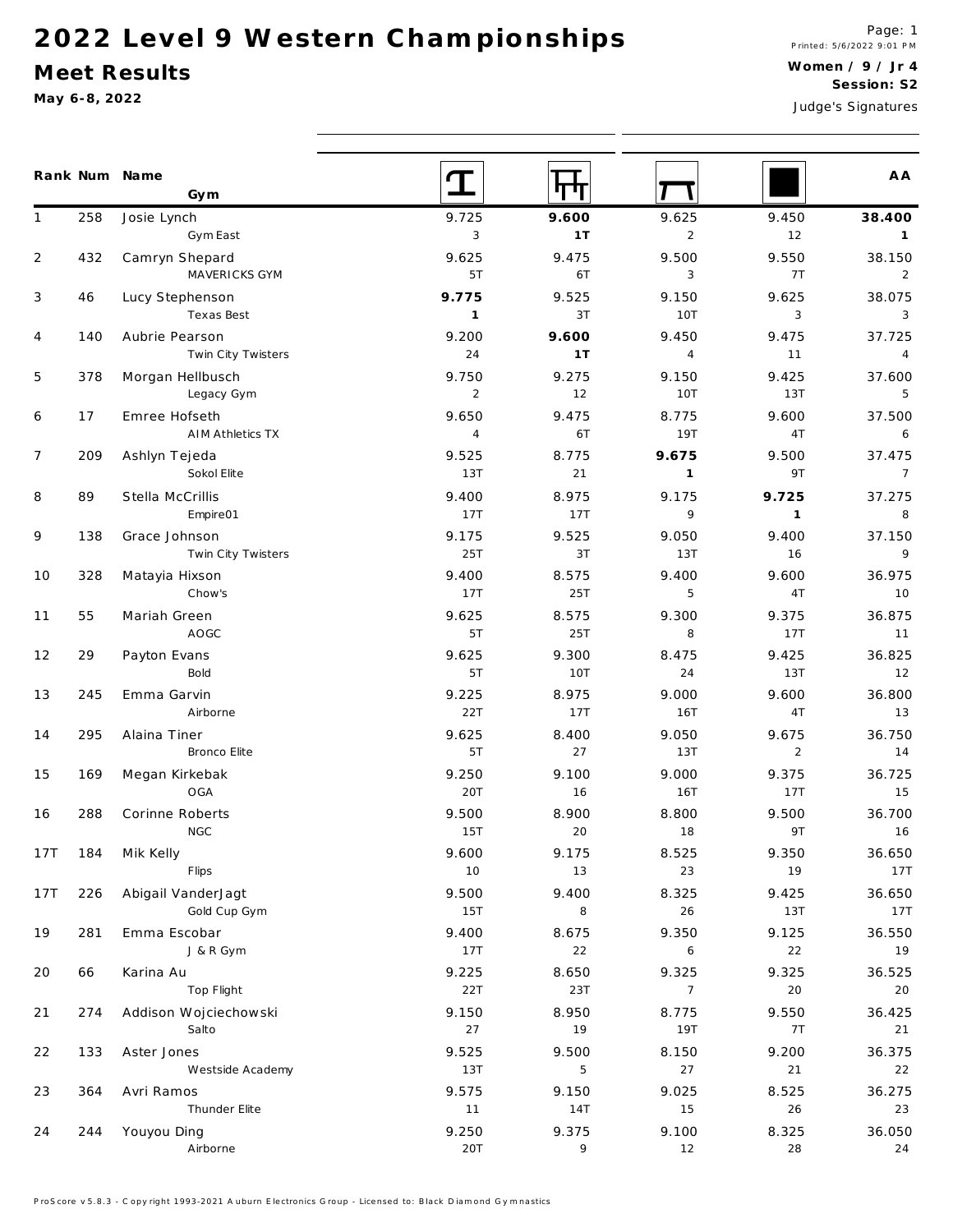## **2 0 2 2 Le v e l 9 W e ste rn C h a m p io n sh ip s**

#### **M eet Results**

|    |     | Rank Num Name         |       |       |       |       | A A    |
|----|-----|-----------------------|-------|-------|-------|-------|--------|
|    |     | Gym                   |       |       |       |       |        |
| 25 | 54  | Brooklyn Pitigoi-Aron | 9.625 | 9.150 | 8.700 | 8.450 | 35.925 |
|    |     | Cal Sports - South    | 5T    | 14T   | 21    | 27    | 25     |
| 26 | 214 | Samantha Hayes        | 8.900 | 8.650 | 8.575 | 9.025 | 35.150 |
|    |     | Olympica Gymnastics   | 28    | 23T   | 22    | 24    | 26     |
| 27 | 25  | Paige Jarvis          | 9.175 | 9.300 | 7.600 | 9.050 | 35.125 |
|    |     | Zenith                | 25T   | 10T   | 28    | 23    | 27     |
| 28 | 161 | Teagan Bloomstrom     | 9.550 | 8.000 | 8.425 | 8.900 | 34.875 |
|    |     | Flyaways              | 12    | 28    | 25    | 25    | 28     |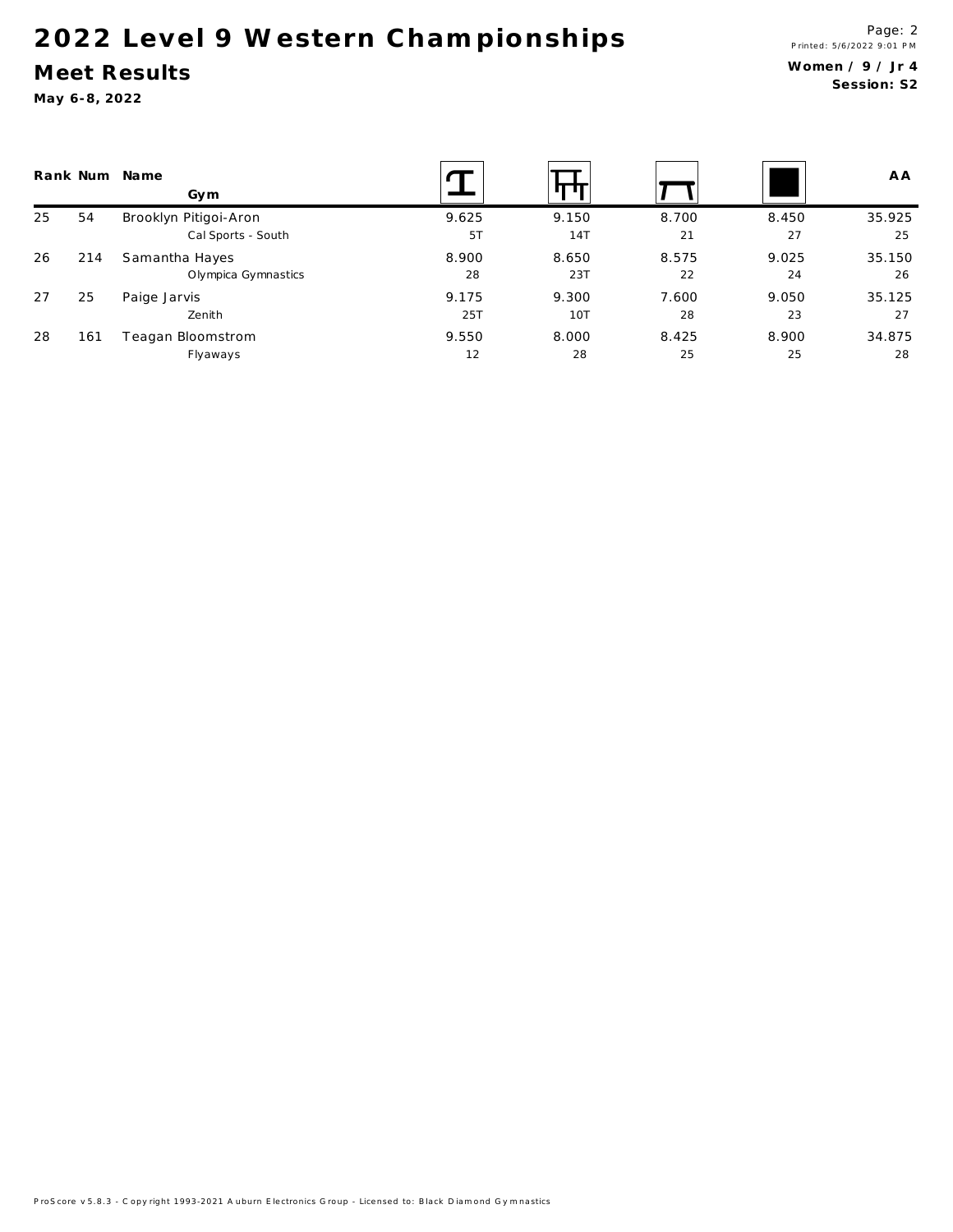# **2 0 2 2 Le v e l 9 W e ste rn C h a m p io n sh ip s**

## **M eet Results**

**Ma y 6-8, 2022**

Judge's S ignatures Page: 1 P rin te d : 5 /6 /2 0 2 2 8 :5 1 P M **W ome n / 9 / Jr 5 Se ssion: S3**

|                |     | Rank Num Name<br>Gym    |                         |                         |                         |                | A A                      |
|----------------|-----|-------------------------|-------------------------|-------------------------|-------------------------|----------------|--------------------------|
| $\mathbf{1}$   | 448 | Ava-Malani Franco       | 9.825                   | 9.600                   | 9.500                   | 9.575          | 38.500                   |
|                |     | Wildfire                | $\overline{2}$          | $\overline{1}$          | $\mathbf{3}$            | $\overline{2}$ | $\overline{1}$           |
| 2              | 249 | Kira Keller<br>Olympus  | 9.850<br>$\overline{1}$ | 9.350<br>10             | 9.650<br>$\overline{1}$ | 9.550<br>3T    | 38.400<br>$\overline{2}$ |
|                |     |                         |                         |                         | 9.150                   |                |                          |
| 3              | 320 | Bianca Lloyd<br>Ascend  | 9.650<br>5T             | 9.575<br>$\overline{2}$ | 10                      | 9.550<br>3T    | 37.925<br>3              |
| 4              | 123 | Cailyn Havecker         | 9.650                   | 9.375                   | 9.225                   | 9.650          | 37.900                   |
|                |     | TC                      | 5T                      | 8T                      | 8T                      | $\mathbf{1}$   | 4                        |
| 5              | 262 | Jayla Aiken             | 9.600                   | 9.225                   | 9.225                   | 9.500          | 37.550                   |
|                |     | Jet Gym                 | 9                       | 16T                     | 8T                      | 6T             | 5                        |
| 6              | 230 | Aditi Chinmay           | 9.575                   | 9.325                   | 9.625                   | 8.950          | 37.475                   |
|                |     | San Mateo Gymnastics    | 10                      | 11                      | 2                       | 24             | 6                        |
| $\overline{7}$ | 358 | Ashley Pinkstaff        | 9.650                   | 9.475                   | 8.925                   | 9.375          | 37.425                   |
|                |     | Zero Graity             | 5T                      | 6                       | 15                      | 12             | $\overline{7}$           |
| 8              | 16  | Lucy Elliott            | 9.700                   | 8.900                   | 9.250                   | 9.525          | 37.375                   |
|                |     | <b>AIM Athletics TX</b> | 3                       | 23T                     | $\overline{7}$          | 5              | 8                        |
| 9              | 411 | Katianna Pyne           | 9.000                   | 9.375                   | 9.275                   | 9.500          | 37.150                   |
|                |     | WCC                     | 23T                     | 8T                      | 6                       | 6T             | 9                        |
| 10             | 272 | Regan Bacciocco         | 9.325                   | 9.525                   | 8.875                   | 9.350          | 37.075                   |
|                |     | Salto                   | 14                      | 3                       | 17                      | 13             | 10                       |
| 11             | 20  | Reese Sams              | 9.675                   | 9.125                   | 8.725                   | 9.450          | 36.975                   |
|                |     | Aspire Gymnastics       | $\overline{4}$          | 19                      | 18                      | 9              | 11                       |
| 12             | 58  | Autumn Sobotka          | 9.125                   | 9.150                   | 9.300                   | 9.250          | 36.825                   |
|                |     | LaFleur's               | <b>18T</b>              | 18                      | 5                       | 17T            | 12                       |
| 13             | 447 | KK Brough               | 9.100                   | 9.225                   | 8.950                   | 9.425          | 36.700                   |
|                |     | Wildfire                | 20T                     | 16T                     | 12T                     | <b>10T</b>     | 13                       |
| 14             | 410 | Peyton Lofton           | 9.550                   | 9.400                   | 8.375                   | 9.250          | 36.575                   |
|                |     | WCC                     | 11                      | $\overline{7}$          | 24T                     | 17T            | 14                       |
| 15             | 369 | Aubrey Korst<br>VGA01   | 9.075<br>22             | 8.950<br>21T            | 9.325<br>$\overline{4}$ | 9.075<br>22    | 36.425<br>15             |
|                |     |                         |                         | 8.950                   | 8.950                   | 9.475          | 36.375                   |
| 16             | 263 | Tabitha Kelly<br>SCEGA  | 9.000<br>23T            | 21T                     | 12T                     | 8              | 16                       |
| 17T            | 197 | Celeste Harris          | 9.650                   | 9.300                   | 8.100                   | 9.300          | 36.350                   |
|                |     | Gymcats                 | 5T                      | 12                      | 27                      | 14T            | 17T                      |
| 17T            | 35  | Mia Smith               | 9.175                   | 9.500                   | 8.475                   | 9.200          | 36.350                   |
|                |     | Bold                    | 17                      | 4T                      | 22                      | 19             | 17T                      |
| 19             | 260 | Sophia Mapstone         | 9.350                   | 9.275                   | 8.450                   | 9.125          | 36.200                   |
|                |     | Flips01                 | 13                      | 13T                     | 23                      | 21             | 19                       |
| 20             | 154 | Amelia Brangle          | 9.275                   | 9.275                   | 8.700                   | 8.900          | 36.150                   |
|                |     | <b>SLGC</b>             | 15                      | 13T                     | 19                      | 25             | 20                       |
| 21             | 235 | Katie Byer              | 9.125                   | 9.250                   | 8.600                   | 9.150          | 36.125                   |
|                |     | Tags South              | 18T                     | 15                      | 20                      | 20             | 21                       |
| 22T            | 368 | Jersee Shortway         | 8.975                   | 8.700                   | 9.075                   | 9.300          | 36.050                   |
|                |     | Success                 | 25T                     | 25T                     | 11                      | 14T            | 22T                      |
| 22T            | 289 | Hadley Compton          | 9.250                   | 9.025                   | 8.900                   | 8.875          | 36.050                   |
|                |     | Barron                  | 16                      | $20\,$                  | 16                      | 26             | 22T                      |
| 24             | 65  | Lilah Starr             | 9.425                   | 8.200                   | 8.950                   | 9.425          | 36.000                   |
|                |     | The Rock                | 12                      | 28                      | 12T                     | <b>10T</b>     | 24                       |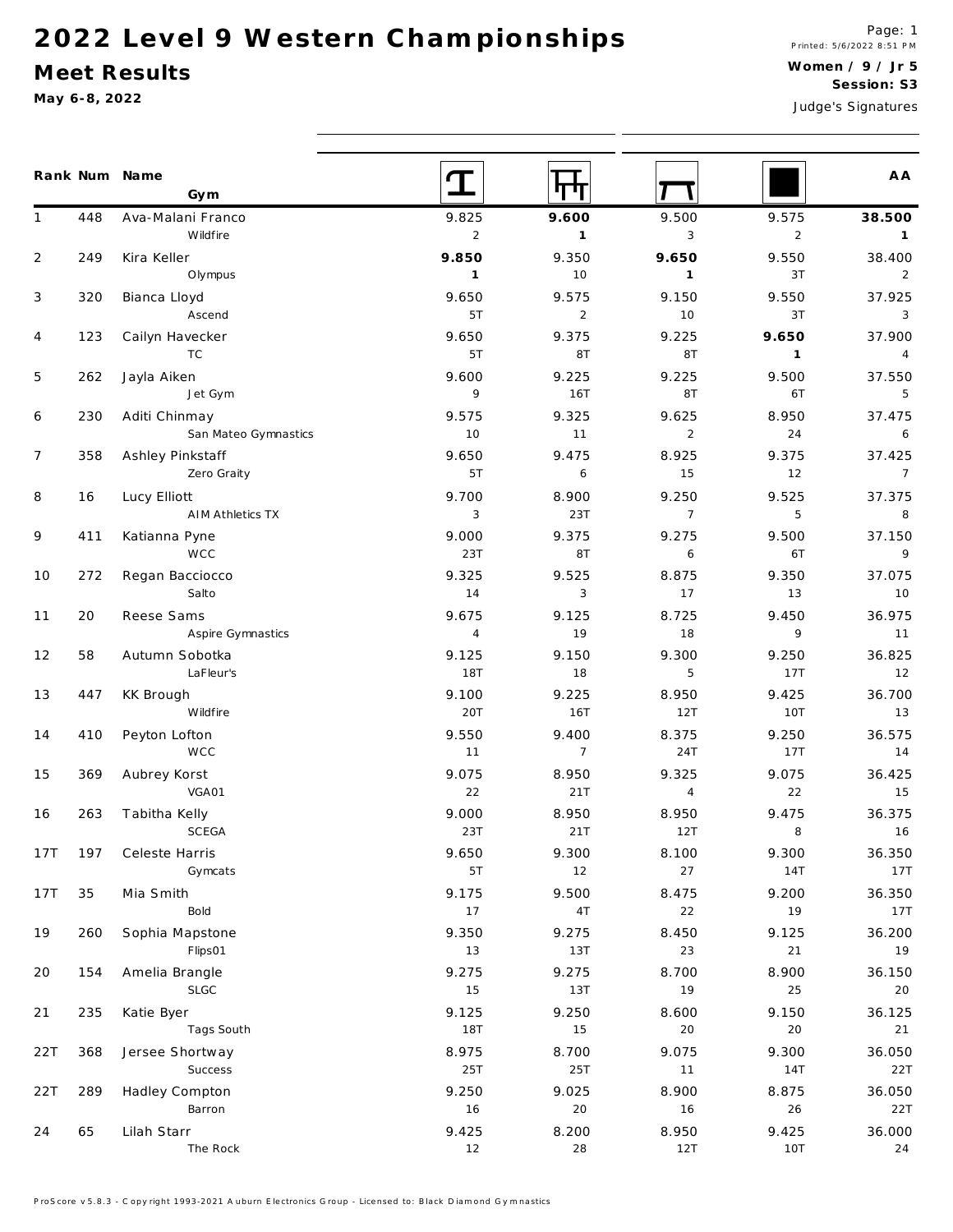#### Meet Results

|    |     | Rank Num Name<br>Gym |       |       |       |       | A A    |
|----|-----|----------------------|-------|-------|-------|-------|--------|
| 25 | 121 | Abrielle Blyth       | 8.975 | 8.900 | 8.575 | 9.300 | 35.750 |
|    |     | TC                   | 25T   | 23T   | 21    | 14T   | 25     |
| 26 | 222 | Grace Danley         | 8.400 | 9.500 | 8.375 | 9.025 | 35.300 |
|    |     | Gold Cup Gym         | 28    | 4T    | 24T   | 23    | 26     |
| 27 | 286 | Shaelynn Schmit      | 8.950 | 8.700 | 8.350 | 8.475 | 34.475 |
|    |     | Jam Hops             | 27    | 25T   | 26    | 27    | 27     |
| 28 | 172 | Hailee Winstone      | 9.100 | 8.400 | 7.825 | 8.400 | 33.725 |
|    |     | Roots                | 20T   | 27    | 28    | 28    | 28     |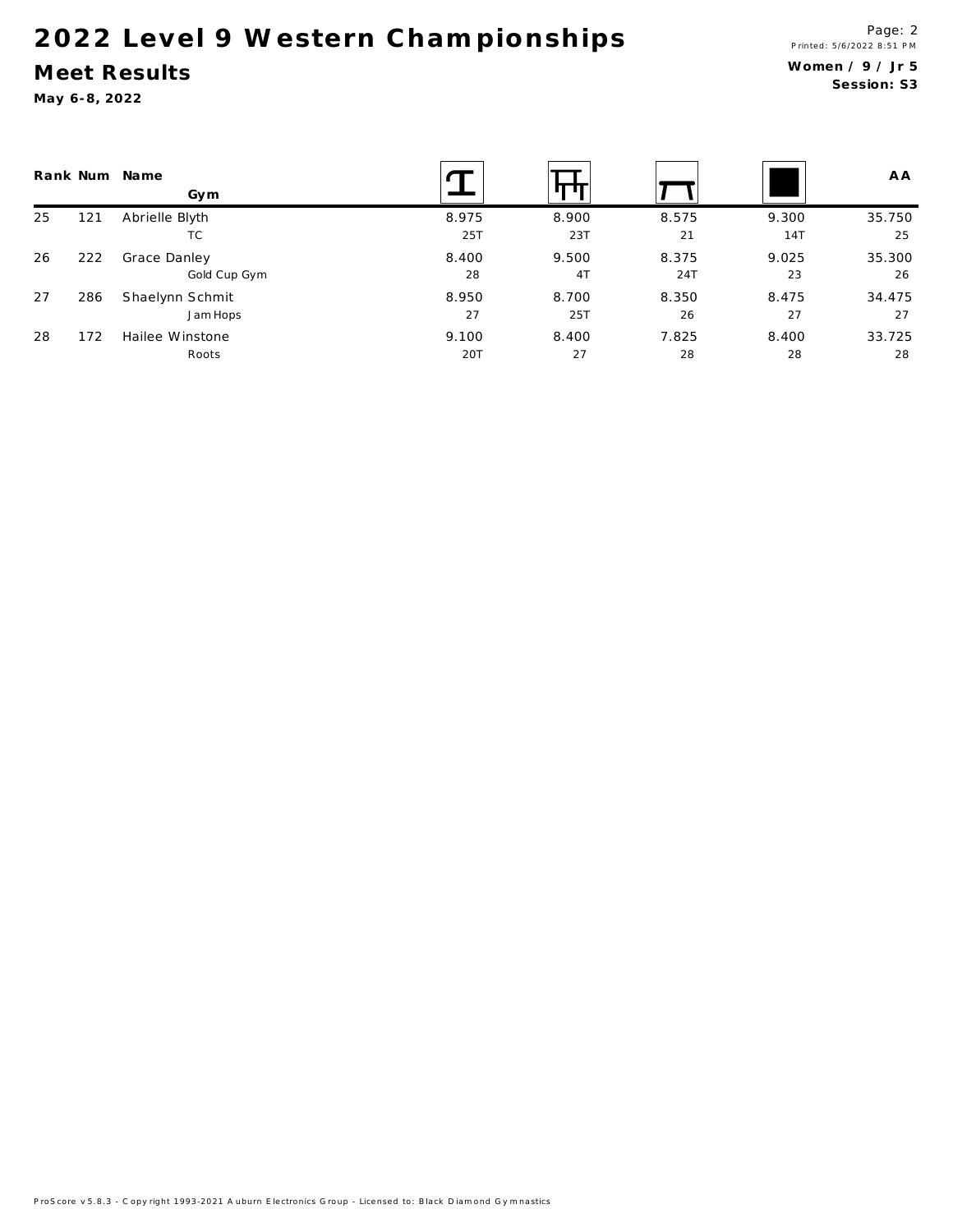## Meet Results

May 6-8, 2022

 $\sim$ 

|                |     | Rank Num Name<br>Gym |                | ΤЧ           |                |              | A A            |
|----------------|-----|----------------------|----------------|--------------|----------------|--------------|----------------|
| $\mathbf{1}$   | 362 | Riley Fain           | 9.825          | 9.425        | 9.500          | 9.600        | 38.350         |
|                |     | Pearland Elite       | $\overline{1}$ | 15T          | 1T             | 2T           | $\overline{1}$ |
| $\overline{2}$ | 88  | Emerson Gaa          | 9.600          | 9.500        | 9.425          | 9.700        | 38.225         |
|                |     | Empire01             | 5T             | 11           | $\mathbf{3}$   | $\mathbf{1}$ | 2              |
| 3              | 139 | Ellis Landry         | 9.450          | 9.650        | 9.350          | 9.550        | 38.000         |
|                |     | Twin City Twisters   | 14             | 2            | $\overline{7}$ | 5            | 3              |
| 4              | 303 | Katie Cross          | 9.425          | 9.525        | 9.375          | 9.525        | 37.850         |
|                |     | South Coast          | 15             | 9T           | 6              | 6T           | $\overline{4}$ |
| 5              | 341 | McKenzie Matsui      | 9.750          | 9.425        | 9.025          | 9.600        | 37.800         |
|                |     | Metropolitan         | $\overline{2}$ | 15T          | 14             | 2T           | 5              |
| 6              | 329 | Brooke Spencer       | 9.625          | 9.550        | 9.400          | 9.100        | 37.675         |
|                |     | Chow's               | $\overline{4}$ | 6T           | 4T             | 23           | 6              |
| $\overline{7}$ | 365 | Ty Taplin            | 9.500          | 9.450        | 9.175          | 9.475        | 37.600         |
|                |     | Thunder Elite        | 10T            | 14           | 10             | 9T           | $\overline{7}$ |
| 8              | 246 | Kinslie Bonner       | 9.575          | 9.625        | 8.925          | 9.450        | 37.575         |
|                |     | Olympus              | $\overline{7}$ | 3T           | 15             | 12           | 8              |
| 9              | 297 | Sophia Berger        | 9.075          | 9.550        | 9.500          | 9.400        | 37.525         |
|                |     | Classic01            | 25             | 6T           | 1T             | <b>14T</b>   | 9              |
| 10             | 248 | Oaklie Deputy        | 9.525          | 9.700        | 8.725          | 9.525        | 37.475         |
|                |     | Olympus              | 9              | $\mathbf{1}$ | 19             | 6T           | 10             |
| 11             | 285 | Kayden Preikschat    | 9.475          | 9.525        | 8.825          | 9.375        | 37.200         |
|                |     | 5280 SOUTH           | 12T            | 9T           | 16             | 16T          | 11             |
| 12             | 349 | Charlotte Holmberg   | 9.300          | 9.325        | 9.325          | 9.150        | 37.100         |
|                |     | <b>IGTC</b>          | 16             | <b>18T</b>   | 8T             | 22           | 12             |
| 13             | 339 | Ava Novogradac       | 9.175          | 9.475        | 9.050          | 9.350        | 37.050         |
|                |     | Reflex Gym           | 21T            | 12T          | 11T            | 18           | 13             |
| 14             | 357 | Leanna Yeressian     | 9.175          | 9.575        | 9.050          | 9.200        | 37.000         |
|                |     | The Klub Gymnastics  | 21T            | 5            | 11T            | 21           | 14             |
| 15             | 443 | Olivia Choi          | 9.675          | 9.550        | 8.300          | 9.375        | 36.900         |
|                |     | Pacific Reign        | $\sqrt{3}$     | 6T           | 24             | 16T          | 15             |
| 16             | 141 | Sophia Roberts       | 9.275          | 9.475        | 8.525          | 9.500        | 36.775         |
|                |     | Twin City Twisters   | 17T            | 12T          | 22             | 8            | 16             |
| 17             | 385 | Katherine Nickens    | 9.250          | 8.550        | 9.325          | 9.475        | 36.600         |
|                |     | Airborne Ok          | <b>19T</b>     | 26           | 8T             | 9T           | 17             |
| 18             | 125 | Meg Sexton           | 9.150          | 8.575        | 9.050          | 9.600        | 36.375         |
|                |     | TC                   | 23             | $2\sqrt{5}$  | 11T            | 2T           | 18             |
| 19             | 41  | Bailey Mahoney       | 9.500          | 9.625        | 7.950          | 9.250        | 36.325         |
|                |     | SGA                  | 10T            | $3T$         | 27             | 19           | 19             |
| 20             | 182 | Gillian Durbin       | 9.600          | 8.975        | 8.700          | 8.925        | 36.200         |
|                |     | Flips                | 5T             | $2\sqrt{2}$  | 20             | $25\,$       | 20             |
| 21             | 164 | Jayke Krueger        | 9.275          | 8.675        | 8.775          | 9.425        | 36.150         |
|                |     | <b>NET</b>           | 17T            | $2\,4$       | 17             | 13           | 21             |
| 22             | 440 | Arianna Nwosa        | 9.550          | 9.325        | 8.250          | 8.875        | 36.000         |
|                |     | Grace gym            | 8              | 18T          | 25             | $26\,$       | 22             |
| 23             | 80  | Lucy Lyakhovitski    | 8.950          | 9.200        | 8.750          | 9.075        | 35.975         |
|                |     | Emerald City         | 26             | 20           | 18             | 24           | 23             |
| 24             | 414 | Maya Molina          | 9.475          | 8.300        | 8.600          | 9.475        | 35.850         |
|                |     | Aftershock           | 12T            | $27\,$       | 21             | 9T           | 24             |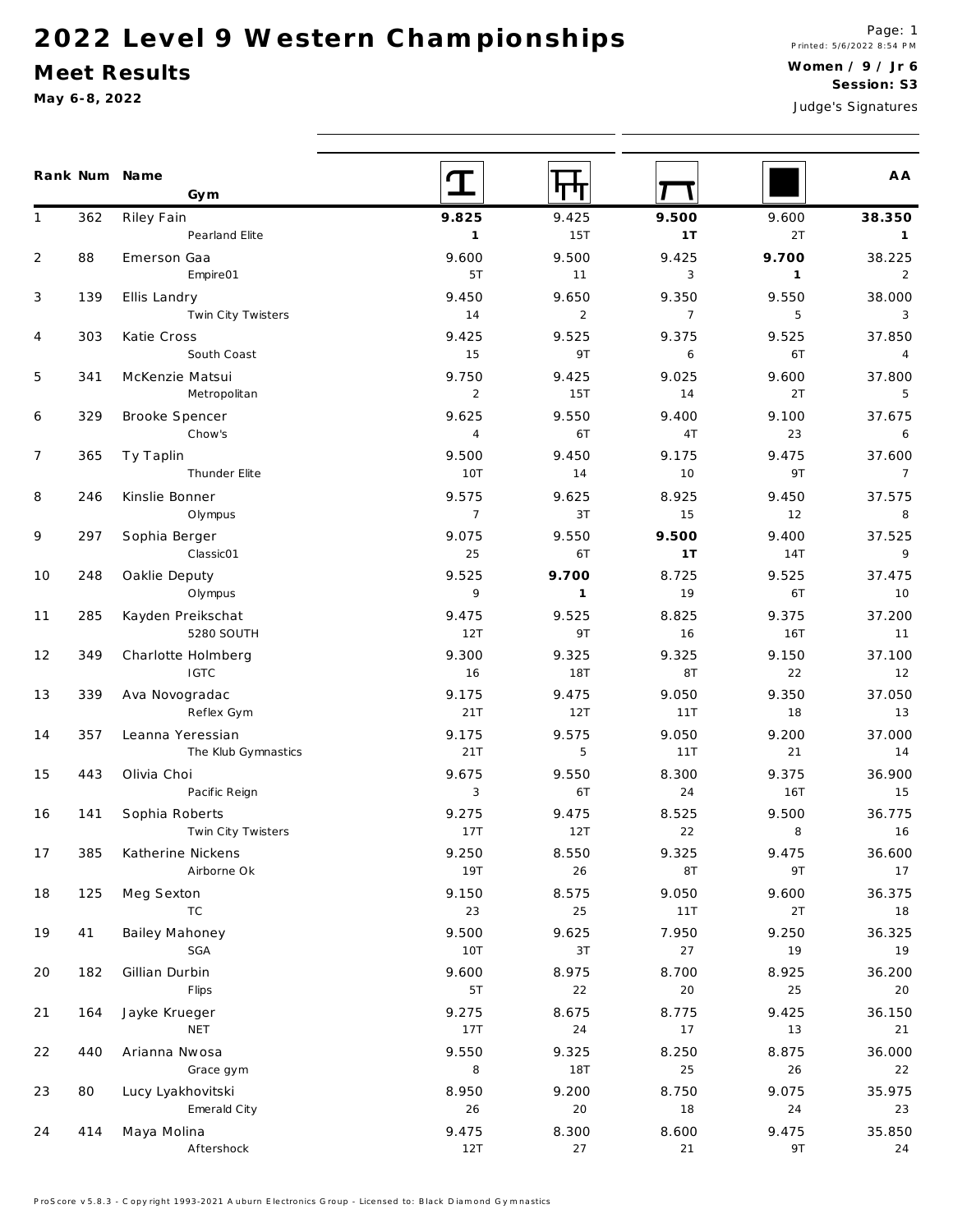#### Meet Results

|    | Rank Num | Name<br>Gym          |       |       |       |       | A A    |
|----|----------|----------------------|-------|-------|-------|-------|--------|
| 25 | 305      | Sydnie Park          | 9.250 | 7.850 | 9.400 | 9.225 | 35.725 |
|    |          | South Coast          | 19T   | 28    | 4T    | 20    | 25     |
| 26 | 437      | Morgan Allen         | 9.125 | 9.125 | 8.050 | 9.400 | 35.700 |
|    |          | Stars Gymnastics Kat | 24    | 21    | 26    | 14T   | 26     |
| 27 | 186      | Ellie DeForest       | 8.900 | 8.825 | 8.350 | 8.525 | 34.600 |
|    |          | BGA                  | 27T   | 23    | 23    | 28    | 27     |
| 28 | 131      | Gabbie Howard        | 8.900 | 9.375 | 7.550 | 8.650 | 34.475 |
|    |          | Naydenov             | 27T   | 17    | 28    | 27    | 28     |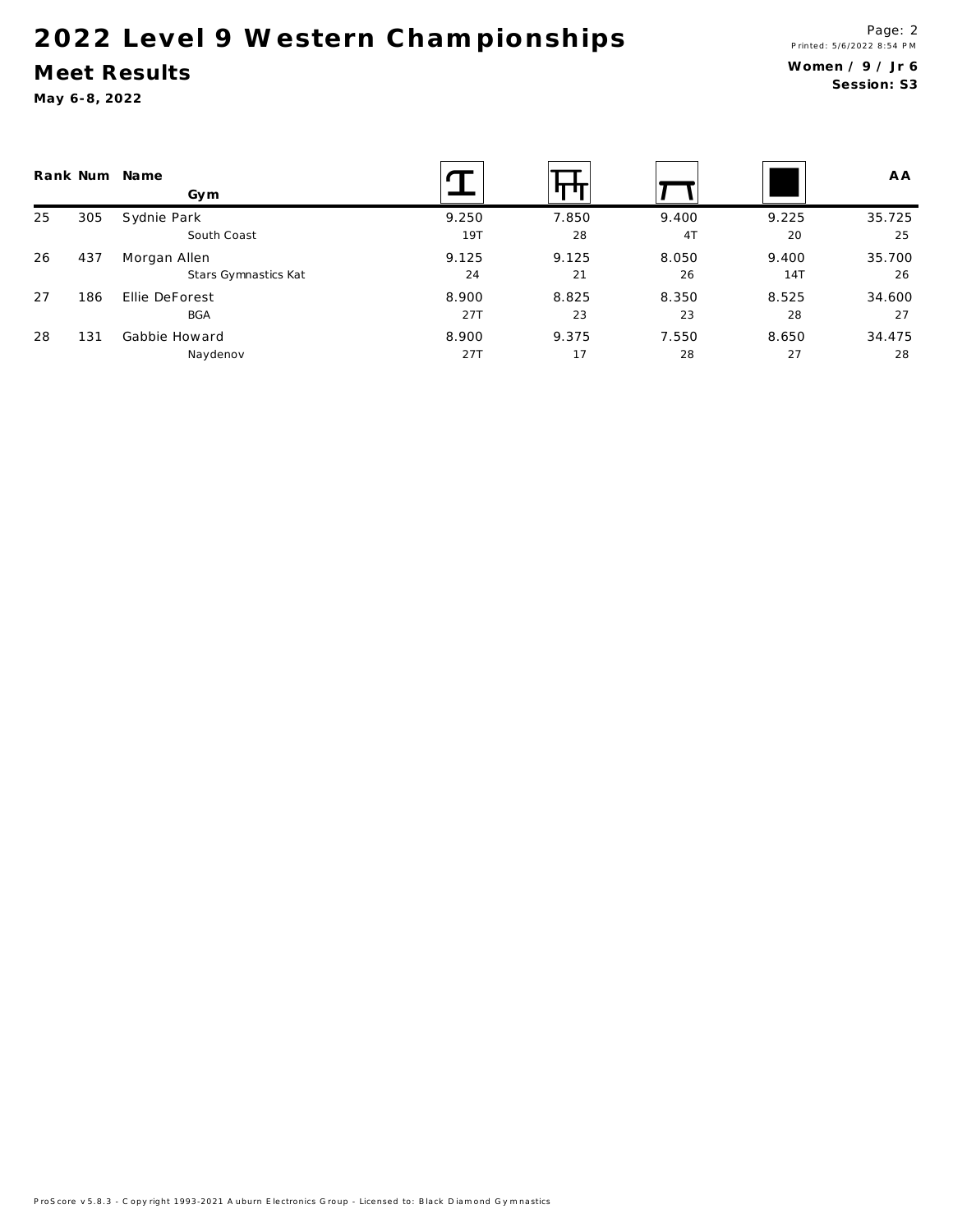## Meet Results

May 6-8, 2022

 $2T$ 

 $12$ 

 $13$ 

15

18

 $21$ 

22

Page: 1 Printed: 5/7/2022 4:57:28 PM Women / 9 / Jr 7 Session: S4 Judge's Signatures

L,

 $\overline{a}$  $\overline{\phantom{a}}$ 

|                |     | Rank Num Name        |                |                |                |              | A A             |
|----------------|-----|----------------------|----------------|----------------|----------------|--------------|-----------------|
|                |     | Gym                  |                |                |                |              |                 |
| $\mathbf{1}$   | 103 | Adilenne Holt        | 9.600          | 9.650          | 9.175          | 9.450        | 37.875          |
|                |     | Metroplex Gymnastics | 4T             | 1T             | 7T             | 5T           | $\overline{1}$  |
| 2T             | 111 | Camdyn Foster        | 9.650          | 9.575          | 8.675          | 9.500        | 37.400          |
|                |     | US GOLD              | $\mathbf{1}$   | 3              | 17             | 2T           | 2T              |
| 2T             | 435 | Reese Nichols        | 9.625          | 9.450          | 9.050          | 9.275        | 37.400          |
|                |     | Zenith West          | 2T             | $\overline{4}$ | 11T            | <b>16T</b>   | 2T              |
| 4              | 360 | Brooke Katz          | 9.525          | 9.200          | 9.325          | 9.300        | 37.350          |
|                |     | Flip For Me          | 9T             | 11             | 3              | 15           | $\overline{4}$  |
| 5              | 417 | Andie Buzanis        | 9.475          | 8.750          | 9.450          | 9.600        | 37.275          |
|                |     | Texas Dreams         | 12T            | <b>16T</b>     | $\mathbf{1}$   | $\mathbf{1}$ | 5               |
| 6              | 264 | Lorelei Necessary    | 9.475          | 9.225          | 9.150          | 9.325        | 37.175          |
|                |     | SCEGA                | 12T            | 10             | 10             | 12T          | $6\overline{6}$ |
| $\overline{7}$ | 327 | Ava Baumhover        | 9.625          | 9.025          | 9.050          | 9.350        | 37.050          |
|                |     | Chow's               | 2T             | 15             | 11T            | 11           | $7\overline{ }$ |
| 8              | 252 | Leah Whitfield       | 9.400          | 9.400          | 8.700          | 9.450        | 36.950          |
|                |     | Club Champion        | 14             | 5              | 16             | 5T           | 8               |
| 9              | 240 | Rebecca Sautter      | 9.275          | 9.275          | 8.525          | 9.450        | 36.525          |
|                |     | Broadway             | 19T            | 8              | 20             | 5T           | $\overline{9}$  |
| 10             | 228 | Lexie Suastegui      | 9.325          | 9.175          | 8.450          | 9.425        | 36.375          |
|                |     | Desert Lights        | 16T            | 12             | 22             | 8            | 10              |
| 11             | 381 | Sophie Williams      | 8.975          | 8.525          | 9.425          | 9.375        | 36.300          |
|                |     | Legacy Gym           | 26             | 19             | $\overline{a}$ | 10           | 11              |
| 12             | 442 | Lorelai Faucett      | 9.100          | 9.250          | 8.600          | 9.325        | 36.275          |
|                |     | Helix                | 25             | 9              | 19             | 12T          | 12              |
| 13             | 333 | Bryna Barrett        | 9.250          | 9.325          | 8.175          | 9.325        | 36.075          |
|                |     | Browns               | 21T            | 6              | 27             | 12T          | 13              |
| 14             | 290 | Alyssa Quezada       | 9.250          | 8.200          | 9.175          | 9.400        | 36.025          |
|                |     | WCEG                 | 21T            | 22T            | 7T             | 9            | 14              |
| 15             | 185 | Teegan Murdock       | 9.600          | 8.000          | 9.175          | 9.225        | 36.000          |
|                |     | Flips                | 4T             | 25             | 7T             | 20           | 15              |
| 16             | 283 | Julia Montero        | 9.550          | 8.750          | 8.375          | 9.275        | 35.950          |
|                |     | Denali Gymnastics    | 8              | <b>16T</b>     | 24             | <b>16T</b>   | 16              |
| 17             | 452 | Bella Santiago       | 9.575          | 9.300          | 8.475          | 8.550        | 35.900          |
|                |     | NWK SPORTS           | $\overline{7}$ | $\overline{7}$ | 21             | 26           | 17              |
| 18             | 253 | Addison Amaya        | 9.275          | 9.075          | 8.250          | 9.250        | 35.850          |
|                |     | Colorado Aerials     | 19T            | 13             | 26             | 19           | $18$            |
| 19             | 206 | Lindsey Potyraj      | 9.525          | 8.300          | 8.400          | 9.500        | 35.725          |
|                |     | WOGA                 | 9T             | 21             | 23             | 2T           | 19              |
| 20             | 323 | Gabrielle Steiner    | 9.600          | 8.200          | 8.350          | 9.275        | 35.425          |
|                |     | Ascend               | 4T             | 22T            | 25             | 16T          | 20              |
| 21             | 113 | Sophia DAmato        | 9.325          | 8.100          | 8.875          | 9.025        | 35.325          |
|                |     | M and M Gymnastics   | 16T            | 24             | 14             | 23           | 21              |
| 22             | 221 | Ace Cordova-Busby    | 9.225          | 8.600          | 8.625          | 8.850        | 35.300          |
|                |     | Gold Cup Gym         | 23T            | 18             | 18             | 25           | 22              |
| 23             | 92  | Kayla Joe            | 8.850          | 8.400          | 8.800          | 9.125        | 35.175          |
|                |     | Phoenix Gym Academy  | 27             | 20             | 15             | 22           | 23              |
| 24             | 160 | Joie Sandler         | 9.225          | 7.800          | 9.050          | 9.000        | 35.075          |

23T

26

 $11T$ 

 $24$ 

 $24$ 

 $\overline{ }$ 

SLGC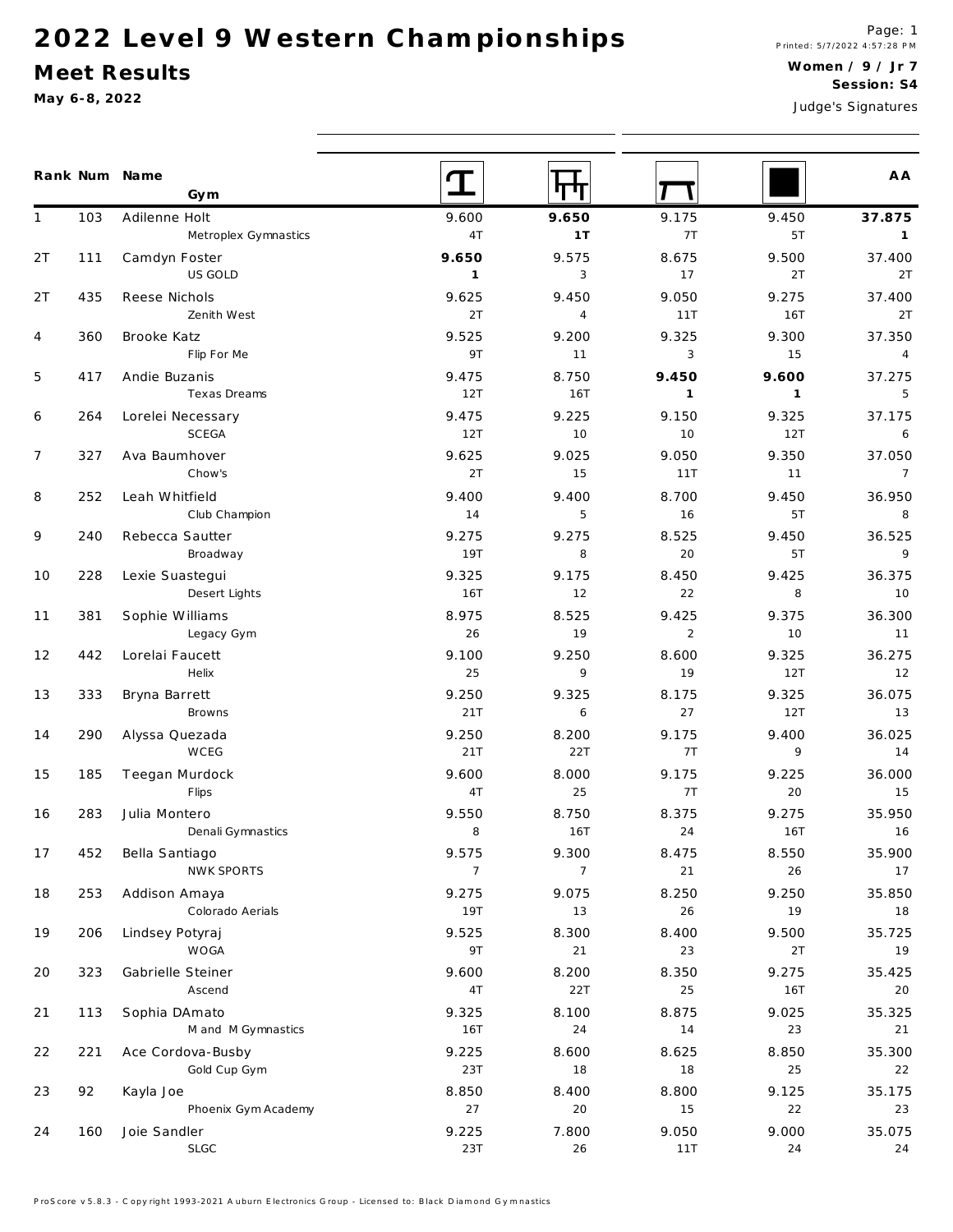#### Meet Results

May 6-8, 2022

|    | Rank Num | Name<br>Gym    |       |       |       |       | A A    |
|----|----------|----------------|-------|-------|-------|-------|--------|
| 25 | 11       | Celia Staley   | 9.350 | 5.950 | 9.200 | 9.500 | 34.000 |
|    |          | GT             | 15    | 28    | 6     | 2T    | 25     |
| 26 | 12       | Silvanie Jakab | 9.500 | 6.000 | 9.225 | 9.175 | 33.900 |
|    |          | 5280 North     | 11    | 27    | 5     | 21    | 26     |
| 27 | 446      | Mia Coniglio   | 9.300 | 9.050 | 9.250 |       | 27.600 |
|    |          | Xtreme         | 18    | 14    | 4     | 27T   | 27     |
| 28 | 444      | Kee Anne Cura  | 0.000 | 9.650 | 0.000 | 0.000 | 9.650  |
|    |          | Pacific Reign  | 28    | 1T    | 28    | 27T   | 28     |

ProScore v 5.8.3 - C opyright 1993-2021 A uburn Electronics Group - Licensed to: Black Diamond Gymnastics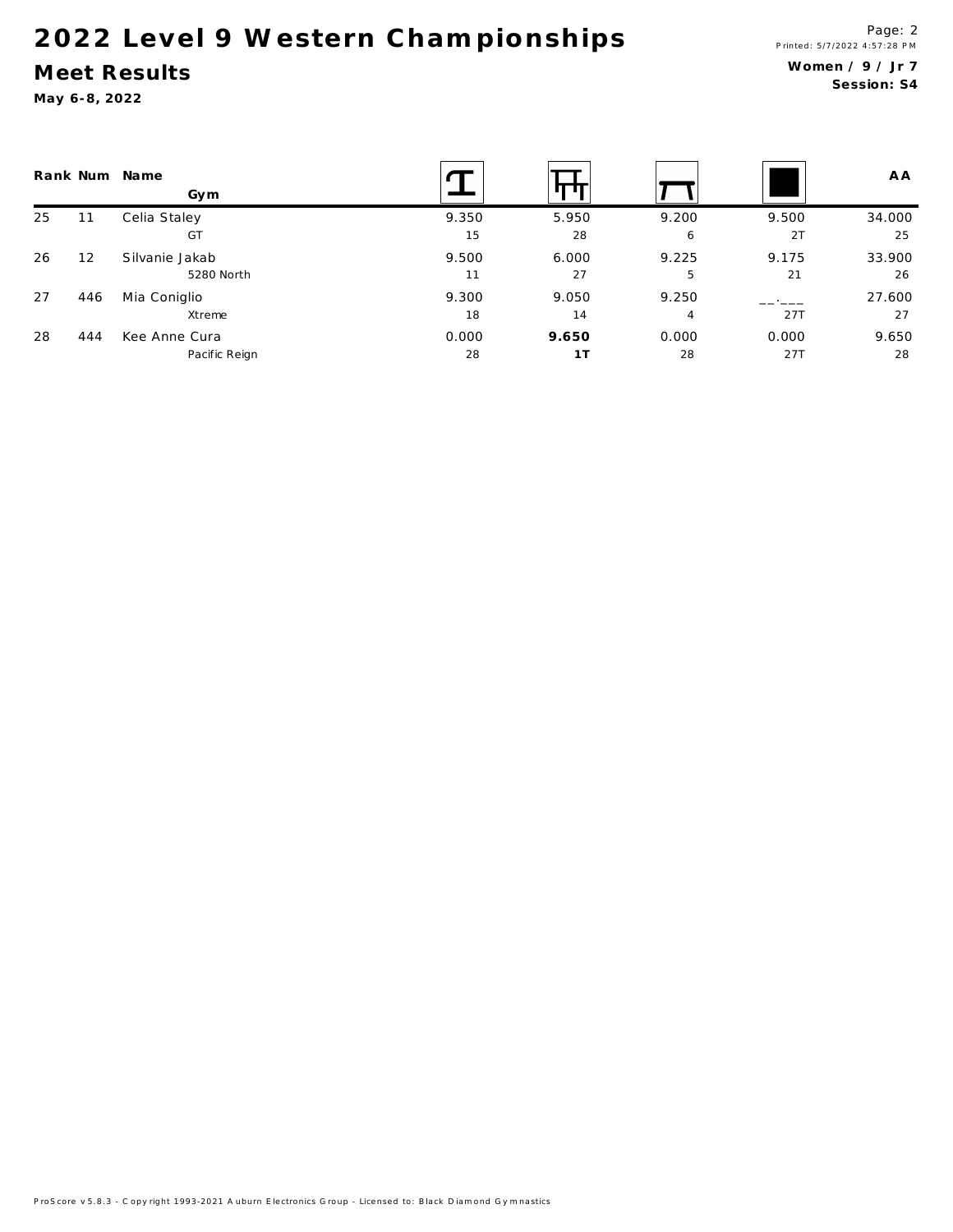#### Meet Results

|                |     | Rank Num Name<br>Gym              |                         |                          |                |                  | A A            |
|----------------|-----|-----------------------------------|-------------------------|--------------------------|----------------|------------------|----------------|
| 1              | 232 | Ava Goh                           | 9.800                   | 9.475                    | 9.750          | 9.450            | 38.475         |
|                |     | San Mateo Gymnastics              | 1T                      | $\sqrt{5}$               | $\mathbf{1}$   | 7T               | $\mathbf{1}$   |
| 2              | 319 | Alexis Lee                        | 9.700                   | 9.500                    | 9.050          | 9.575            | 37.825         |
|                |     | Ascend                            | 4T                      | $\overline{4}$           | 10             | $\mathbf{3}$     | 2              |
| 3              | 418 | Sydney Etufugh                    | 9.700                   | 8.950                    | 9.375          | 9.725            | 37.750         |
|                |     | <b>Texas Dreams</b>               | 4T                      | 13T                      | 3              | $\mathbf{1}$     | 3              |
| 4T             | 449 | Chloe Hayashi                     | 9.325                   | 9.700                    | 8.975          | 9.550            | 37.550         |
|                |     | Wildfire                          | 16T                     | $\mathbf{1}$             | 12T            | 4T               | 4T             |
| 4T             | 284 | Syrie Brazzle                     | 9.475                   | 9.575                    | 8.875          | 9.625            | 37.550         |
|                |     | Barefoot                          | 10                      | 3                        | 16T            | $\overline{2}$   | 4T             |
| 6              | 451 | Ashlyn Pearson                    | 9.275                   | 9.675                    | 9.250          | 9.275            | 37.475         |
|                |     | Wildfire                          | 19T                     | $\overline{2}$           | 4T             | 14               | 6              |
| $\overline{7}$ | 317 | Jordyn Castillo                   | 9.800                   | 9.200                    | 8.975          | 9.225            | 37.200         |
|                |     | Ascend                            | 1T                      | 10                       | 12T            | 17T              | $\overline{7}$ |
| 8              | 53  | Lily Goodrich                     | 9.325                   | 9.450                    | 9.250          | 9.125            | 37.150         |
|                |     | Cal Sports - South                | 16T                     | 6                        | 4T             | 21T              | 8              |
| 9              | 108 | Alexis Mhando                     | 9.700                   | 8.675                    | 9.100          | 9.525            | 37.000         |
|                |     | Metroplex Gymnastics              | 4T                      | 18                       | 9              | $\boldsymbol{6}$ | 9              |
| 10             | 132 | Giselle Milliner                  | 9.725                   | 8.550                    | 9.200          | 9.300            | 36.775         |
|                |     | Naydenov                          | $\mathbf{3}$            | 22                       | 8              | 11T              | 10             |
| 11             | 40  | Campbell DeJong                   | 9.350                   | 8.750                    | 9.250          | 9.250            | 36.600         |
|                |     | Gym Star                          | 15                      | 17                       | 4T             | <b>15T</b>       | 11             |
| 12T            | 359 | Hope Diekmann                     | 9.325                   | 9.375                    | 8.825          | 9.000            | 36.525         |
|                |     | EDGE                              | <b>16T</b>              | 8                        | 18             | 24               | 12T            |
| 12T            | 61  | Autumn Lozier                     | 9.000                   | 9.125                    | 9.225          | 9.175            | 36.525         |
|                |     | Premier Gymnastics                | 24T                     | 11                       | $\overline{7}$ | 19T              | 12T            |
| 14             | 413 | Ava Griffith                      | 9.275                   | 8.300                    | 9.450          | 9.250            | 36.275         |
|                |     | Aftershock                        | <b>19T</b>              | 26                       | $\overline{2}$ | <b>15T</b>       | 14             |
| 15T            | 313 | Alli White                        | 9.525                   | 8.900                    | 9.000          | 8.775            | 36.200         |
|                |     | <b>HITS</b>                       | 8T                      | 15                       | 11             | 26               | 15T            |
| 15T            | 299 | Nyah Washington                   | 9.450                   | 9.325                    | 8.700          | 8.725            | 36.200         |
|                |     | Classic01                         | 11T                     | 9                        | 20             | 27T              | 15T            |
| 17             |     | Karen Camino Cuesta               | 9.525                   | 8.525                    | 8.575          | 9.550            | 36.175         |
|                | 43  | Texas Best                        | 8T                      | 23                       | 23T            | 4T               | 17             |
|                |     | River Tetrick                     |                         |                          | 8.600          |                  | 36.125         |
| 18             | 396 | CEGW                              | 9.450<br>11T            | 9.025<br>12              | 22             | 9.050<br>23      | 18             |
|                |     |                                   |                         |                          |                |                  |                |
| 19             | 48  | Kennedy Haverkamp<br>Pinnacle Gym | 9.450<br>11T            | 9.400<br>$7\overline{ }$ | 8.325<br>26    | 8.725<br>27T     | 35.900<br>19   |
|                |     |                                   |                         |                          |                |                  |                |
| 20             | 62  | Miraya Nero                       | 9.625<br>$\overline{7}$ | 7.900                    | 8.900          | 9.325            | 35.750         |
|                |     | Premier Gymnastics                |                         | 28                       | 15             | 10               | 20             |
| 21             | 57  | <b>Breely Butler</b><br>LaFleur's | 9.150                   | 8.950<br>13T             | 8.250<br>27    | 9.375            | 35.725         |
|                |     |                                   | 21                      |                          |                | 9                | 21             |
| 22             | 205 | Karina Perry                      | 9.000                   | 8.850                    | 8.875          | 8.875            | 35.600         |
|                |     | WOGA                              | 24T                     | 16                       | 16T            | 25               | 22             |
| 23             | 315 | Lauren Wiese                      | 8.800                   | 8.625                    | 8.625          | 9.450            | 35.500         |
|                |     | Dynamics Gymnastics               | 26                      | 19                       | 21             | 7T               | 23             |
| 24             | 395 | Makenna Aldrich                   | 8.700                   | 8.575                    | 8.925          | 9.225            | 35.425         |
|                |     | Precizion 509 Gym                 | 27                      | 21                       | 14             | 17T              | 24             |